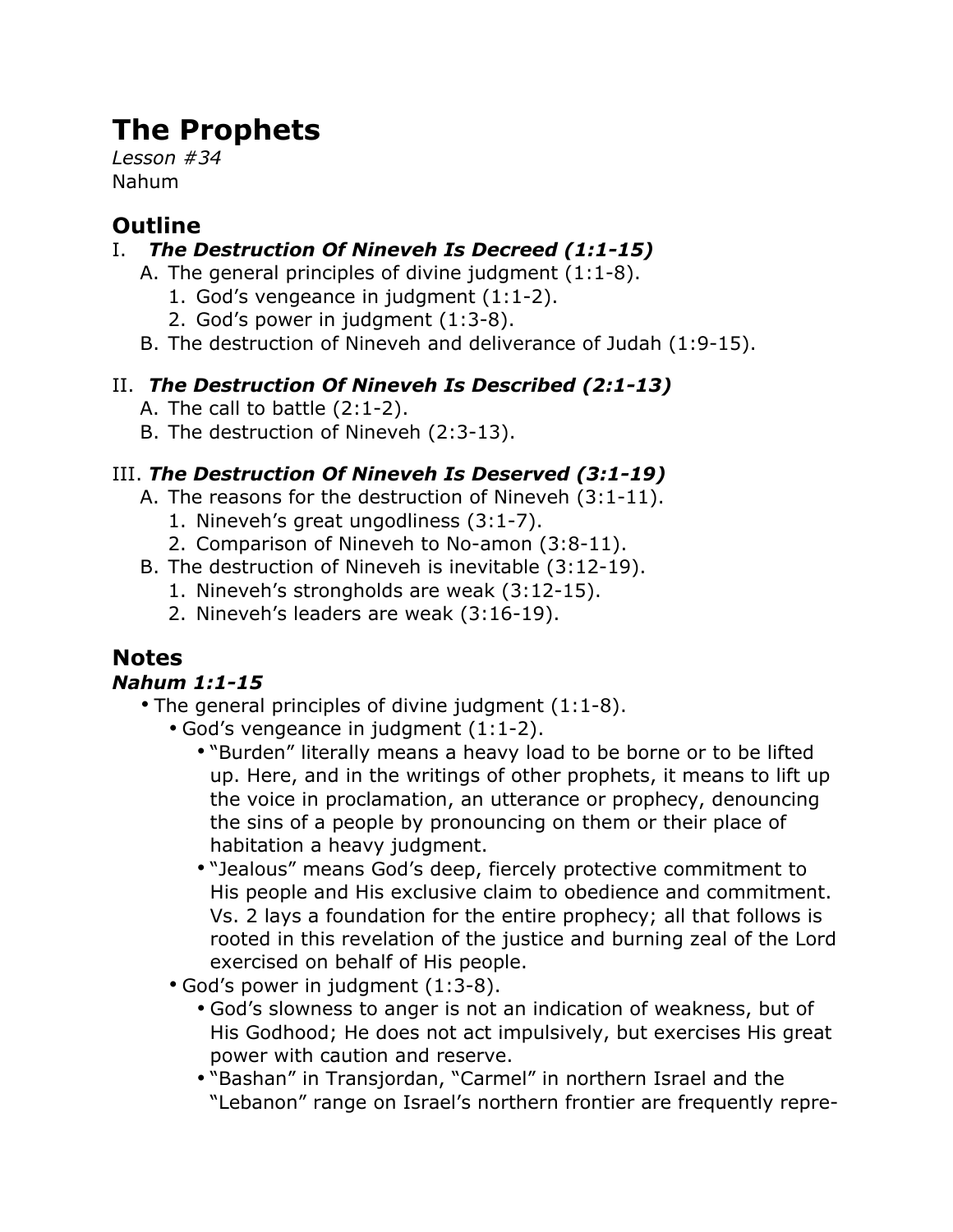sented together as the choicest forest and pasture regions of Canaan.

- The goodness of God forms a basic tenet of Israel's faith. Also, it repeatedly forms the basis for human faith, expressed in trusting obedience; where the goodness of God is called into question with success, faith soon crumbles.
- The destruction of Nineveh and deliverance of Judah (1:9-15).
	- God's answer is that He will make a full end of the Assyrians; affliction will not again arise against Judah as it did in the days of Ahaz and Hezekiah. God promised the destruction of Assyria (Isaiah 10:24-27), and now the time has come for the fulfillment of that prophecy.
	- The commandment given is from God with whom Nineveh will deal, instead of dealing with the idol gods of other nations as she had in the past. As Assyria had destroyed the idol gods of conquered peoples and had carried other images as booty to Nineveh, so now would her deities be destroyed or carried away.
	- While Isaiah had used practically the same expression in vs. 15 in a Messianic context (40:9; 52:7), Nahum uses it of the herald of good tidings who brings the news that Nineveh has fallen.

#### *Nahum 2:1-13*

- The call to battle (2:1-2).
	- The one who would come as an attack is not named in this section, but history tells us that the combined forces of Nabopolassar of Babylon and Cyaxares of the Medes as the destroyers.
	- The "excellency" of the nation is that in which she should have been proud: her honor, self-respect and glory which were given her by God and which should have grown out of her relation to God.
- The destruction of Nineveh (2:3-13).
	- "He that dasheth in pieces" is vividly described. The attack is led by the invader's chariot forces, the most formidable wing of an army fighting in open terrain. They even appear as flashes of lightning as they dash about.
	- All efforts at defense are vain; the city is destined to be destroyed. It is determined by God that Nineveh, which has so long been the mistress of the world, would be brought to an end, dissolved and carried away. As the proud city comes to an end, Nahum provides pictures of deep anguish and sorrow.
	- Nineveh is no longer a gathering place; she is now a place to be avoided. The treasures of Nineveh were seemingly unlimited; they were the accumulation of centuries. Now, she was "empty, and void, and waste."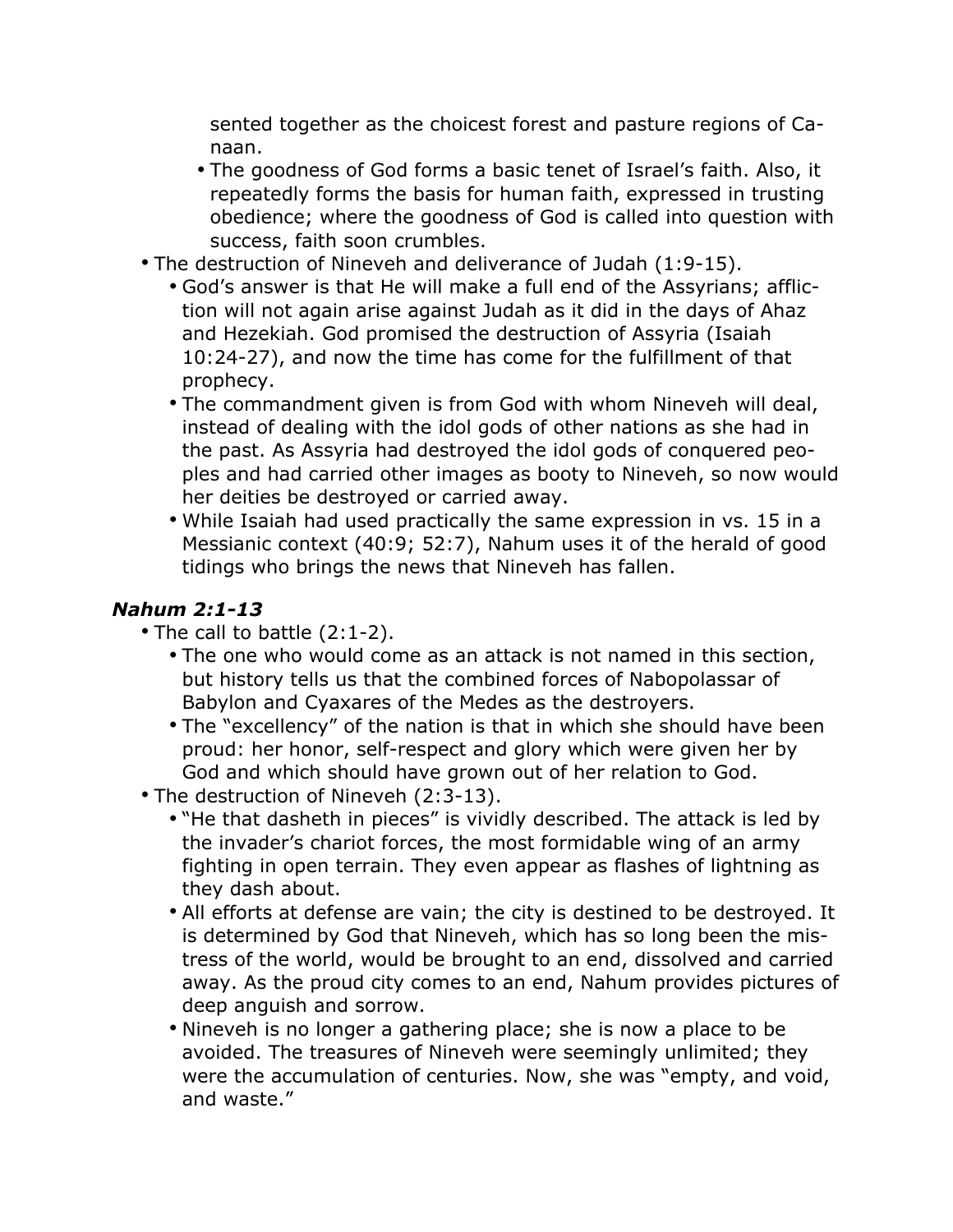• The king of Nineveh had provided for his young by plundering the nations of the world, tearing them in pieces. However, he was not content with this and he "filled his holes with prey, and his dens with ravin."

#### *Nahum 3:1-19*

- The reasons for the destruction of Nineveh (3:1-11).
	- Nineveh's great ungodliness (3:1-7).
		- A miserable and sorrowful fate is to befall the city stained with blood. Because of continued warfare and the rape of the nations, the store of booty had not been extinguished. There follows one of the most moving descriptions of the fierceness of a battle to be found in any literature.
		- The fierceness of battle ends with the corpses of the dead scattered everywhere and with men stumbling over them in their rush from place to place as the battle waxes hot.
		- Like a vile and low woman, exposed to the world for what she is, and upon whom the people cast disdain and reproach, so would be the lot of Nineveh. There will be none to bemoan her, no comforters to give her consolation. The message of her fall would be glad tidings to the ears of the world that had suffered so severely at her hands.
	- Comparison of Nineveh to No-amon (3:8-11).
		- No-amon, the city of the god Amon, was the Thebes of upper Egypt and was located about 450 miles south of Cairo. Thebes had intermittent periods of great glory as the capital of Egypt from Middle Kingdom times (c. 2160–1580) onward. However, in 663 B.C., it had been destroyed by Ashurbanipal, ruler of Assyria.
		- The prophet now asks if Nineveh is greater than No-amon, the great city that had been destroyed by Nineveh. Nineveh would be "drunken" as decreed by the Lord (1:10). She would seek "strength" in vain, for she trusted in carved images and idols.
		- Not all were carried away, but the city was left in such a state that it never recovered from the fall at the hands of Ashurbanipal.
- The destruction of Nineveh is inevitable (3:12-19).
	- Nineveh's strongholds are weak (3:12-15).
		- For Nineveh no refuge would be forthcoming. Her "strongholds" guarding the approach to Nineveh were ripe for destruction.
		- The reason for the rapid fall of the strongholds is the people who occupied them. The Assyrians had been a brave people, but the old fire and strength of previous years was gone.
		- The prophet calls ironically upon the people of Nineveh to provide for the siege; for in spite of all she could do, destruction was in-